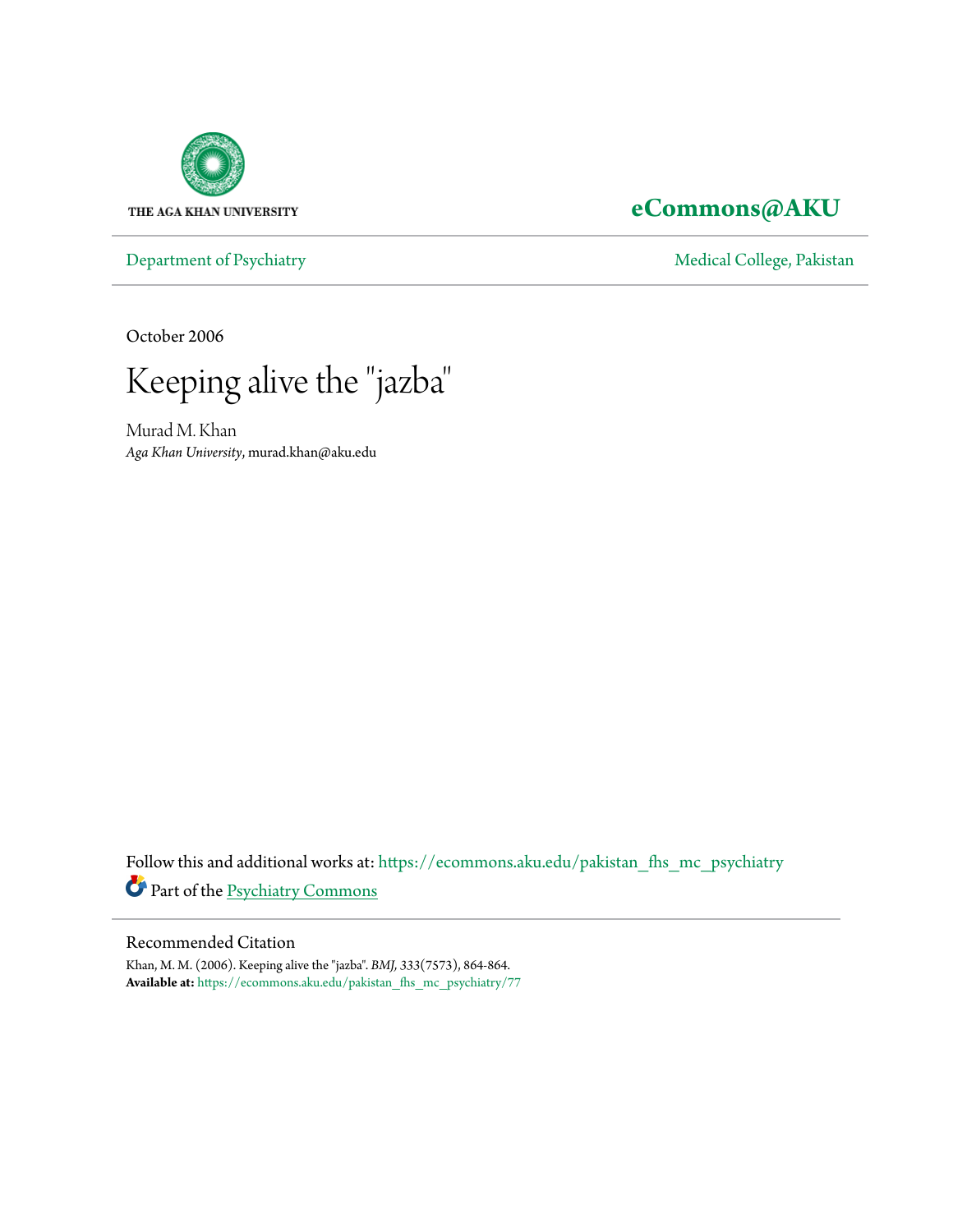# *ROOKS • CD ROMS • ART • WEBSITES • MEDIA • PERSONAL VIEWS •*

BOOKS • CD ROMS • ART • WEBSITES • MEDIA • PERSONAL VIEWS • SOUNDINGS

## Games without frontiers

For those promoting peace, the world of videogames might seem one to give as wide a berth as possible.

More often than not encouraging players to indulge in fast paced, point scoring action and see the world from one perspective only, videogames have a seemingly deserved reputation for fostering a war mongering and violent mind set in the young people who find them so compelling. Certainly, this entertainment medium seems inherently at odds with the world of conflict resolution—where the slower the pace, the greater the ability to see the world through others' eyes, and the more focused on the long term, the more likely a "win" is to be achieved.

Those working in the highly charged Middle East region in particular might have good reason to question what videogame technology can offer. After all, not so long ago a videogame from Hezbollah, *Special Force*, featuring simulated attacks on the



## Net gain for Arab health?

The internet remains a relatively new development within much of the Arab world. Although access and use are rapidly increasing, particularly amongst the young, it still figures relatively little in the day to day life of most Arabs. Where used, it is primarily for social reasons. Very few are likely to log on for health information and advice.

Given this background, the recent launch of Sehetna (www.sehetna.com), Jordan's first Arabic health portal, is therefore somewhat surprising. Also unusual for a health portal in a Muslim country, is the provision of information about sensitive areas such as reproductive health care, family planning, sexually transmitted infections, and HIV/AIDS.

The portal, which was launched earlier this year with the enthusiastic support of King Abdullah II, has been developed by the Jordan Communication Partnership for Israeli army, was the top must-have game for the youngsters of Beirut's Shiite neighbourhoods.

As for what has been available to the "other side," America dominates the videogame market and a rash of anti-Arab ones in particular have been released since "9/11."

ImpactGames's Asi Burak and Eric Brown, however, are hoping to market a game with a difference—a simulation game tackling the Israeli-Palestinian conflict in a progressive way. Their creation, PeaceMaker (www.peacemakergame.com), asks players to first assume either the role of the Israeli prime minister or the Palestinian president. They must then interact in their virtual world with eight other "actors"—political leaders and social groups—as well as react to events such as peace negotiations, military attacks, and suicide bombs. The aim is to reach a stable resolution by the end of their prime ministerial or presidential term of office.

The game has three levels of difficulty calm, tense, or violent—though a provocative incident confronts players from the start of the game whichever level is chosen.

Onscreen action takes place using a high resolution map of Israel, the West Bank, and the Gaza strip, and the use of a library of video footage of news events makes it a more real experience for players.

Burak and Brown claim that Peace-Maker allows "what if" scenarios to be explored and events to be seen from alternative perspectives. It also opens the door to further debate, they say.

The game started life as a student project at Carnegie Mellon University's Entertainment Technology Center but the international support it has received has seen it developed into a commercial project.

Brown says: "In a sense, peacemaking can be more complicated, sophisticated, and rewarding than war making. We tried to shed light on how challenging it is for a leader to gain trust and understanding in the face of constant violence. How difficult it is to execute concessions, while your own population is under stress or feeling despair."

**Naomi Marks** *freelance journalist, London* naomi@naomimarks.co.uk



**Health advice goes online in Jordan**

Family Health Program at Johns Hopkins University Bloomberg School of Public Health, along with government partners.

In addition to simple factual information, there are also daily health tips, online surveys, and physician directories. There is also the opportunity to submit questions through an "Ask the Expert" feature.

However, Arab members of the public who tested the site on our request made comments such as "primitive, uninteresting, and irrelevant." Despite winning this year's Golden Trophy Award (in the health and services category) at the second Pan Arab Web Award, the portal obviously has some way to go to meet public aspirations and override the strong culture of seeking health care from a trusted professional.

The site has a number of other limitations, including difficulties actually finding it through Arab search engines. Many pages are still under construction. There was also a lack of response from the "Ask the Expert" site. We only received an automated holding response a week after lodging a straightforward enquiry about the role of allergen avoidance measures in asthma. Three weeks later, we are still to receive a response.

How then could the site be rendered more useful? First, the portal needs to embrace web-casting, and develop audiovisual materials involving well known artists, sports personalities, and politicians to promote the site. Second, there needs to be far more interactivity—for example, diseasebased discussion forums.

There remains a pressing need for a high quality portal of information for Arab healthcare professionals, but given the limitations of the current site, this is probably beyond the scope of Sehetna.

#### **Yasser Shehata** *clinical research fellow*

**Aziz Sheikh** *professor of primary care research and development, Division of Community Health Sciences: GP Section, University of Edinburgh, Edinburgh EH8 9DX* Aziz.Sheikh@ed.ac.uk

**BMJ** VOLUME 333 21 OCTOBER 2006 bmj.com 863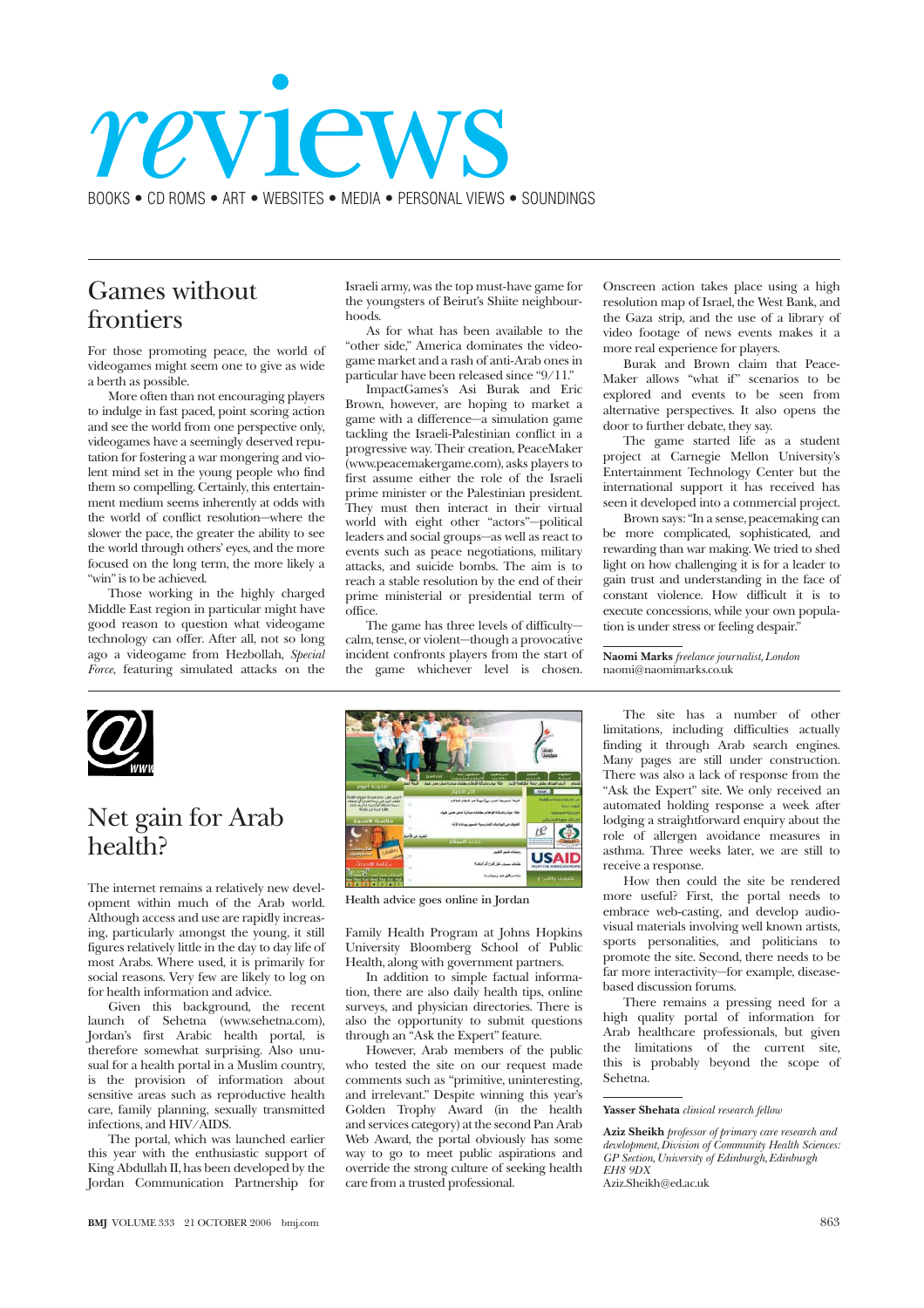## PERSONAL VIEWS

# Keeping alive the "jazba"

The October 2005 earthquake in<br>northern Pakistan traumatised the<br>nation. More than 73 000 people<br>were killed and 3.5 million rendered homenorthern Pakistan traumatised the nation. More than 73 000 people less. As part of the global response to the disaster, many Western mental health professionals of Pakistani origin offered help. Many had left the country years ago, but the earthquake made them return, albeit only for a short time.

What moved them? The emotional bond or guilt for abandoning their parent country? One psychiatrist from the US explained "this was our Katrina [US hurricane] and we had to do something." Whatever it was, there was an incredible "jazba" (spirit) and a desire to help. Many professionals worked in the makeshift camps which housed the survivors, others with children in tented schools. But what now?

Most of the acute psychological reactions of the disaster have subsided but their legacy is set to be large. Pre-earthquake prevalence rates of common mental disorders were already very high and Pakistani

mental health resources have long been hopelessly overstretched. In a total health budget of less than 1% of GDP, mental health does not even have a separate allowance. Despite the fact that more than 35 million people in the country are estimated to suffer from mental disorders, psychiatry is still not taught or examined in most medical

schools. It is ironic that where the need is greatest the awareness among professionals is lowest.

large

The mental health problems of the masses in areas not directly affected by the



**Western professionals should not abandon earthquake survivors**

earthquake are served by health facilities that are rudimentary at best. These people deserve the same commitment, zeal, and enthusiasm from mental health profession-

> als, as was shown for the earthquake survivors.

Pakistan is at a crossroads and one of its many challenges is to build sustainable mental health programmes based on patient need and a clearer recognition of the factors which contribute to the high prevalence rates. These include social deprivation, lack of basic needs, denial of justice, abject poverty, and

the severely compromised position of women. Underlying issues include poor governance, corruption, and mismanagement. We need to look beyond the



Most of the acute psychological reactions of the disaster have subsided but their legacy is set to be

**The need for psychiatric services in Pakistan is greater than ever**

psychological trauma of disaster and programmes such as those set up for posttraumatic stress disorders and establish comprehensive integrated mental health programmes linked with primary care services.

The October 2005 earthquake has given Pakistani psychiatry an extraordinary opportunity to redeem and redefine itself. Public and government awareness of mental health is at a high level and there is an inflow of resources to the country. Mental health professionals must seize this opportunity and push for a comprehensive national mental health programme.

Pakistani psychiatrists in the West are in a unique position to help foster change. Their response following the earthquake has shown their emotional bond to their parent country. Yet their independence from it gives them a strong voice which needs to be used to influence and inform policy and promote high standards. Their experience of working in better organised and resourced health systems in the West is a valuable transferable skill. It needs to be utilised in building capacity in teaching, training, service provision, and research. This requires close interaction and ongoing dialogue with mental health professionals in Pakistan. The "jazba" shown by Pakistani psychiatrists in the West must be kept alive, harnessed and used in the most productive way.

#### **Murad M Khan** *professor, Department of Psychiatry, Aga Khan University, Karachi*

*We welcome submissions for the personal view section. These should be no more than 850 words and should be sent electronically via our website. For information on how to submit a personal view online, see http://bmj.com/cgi/content/full/325/ 7360/DC1/1*